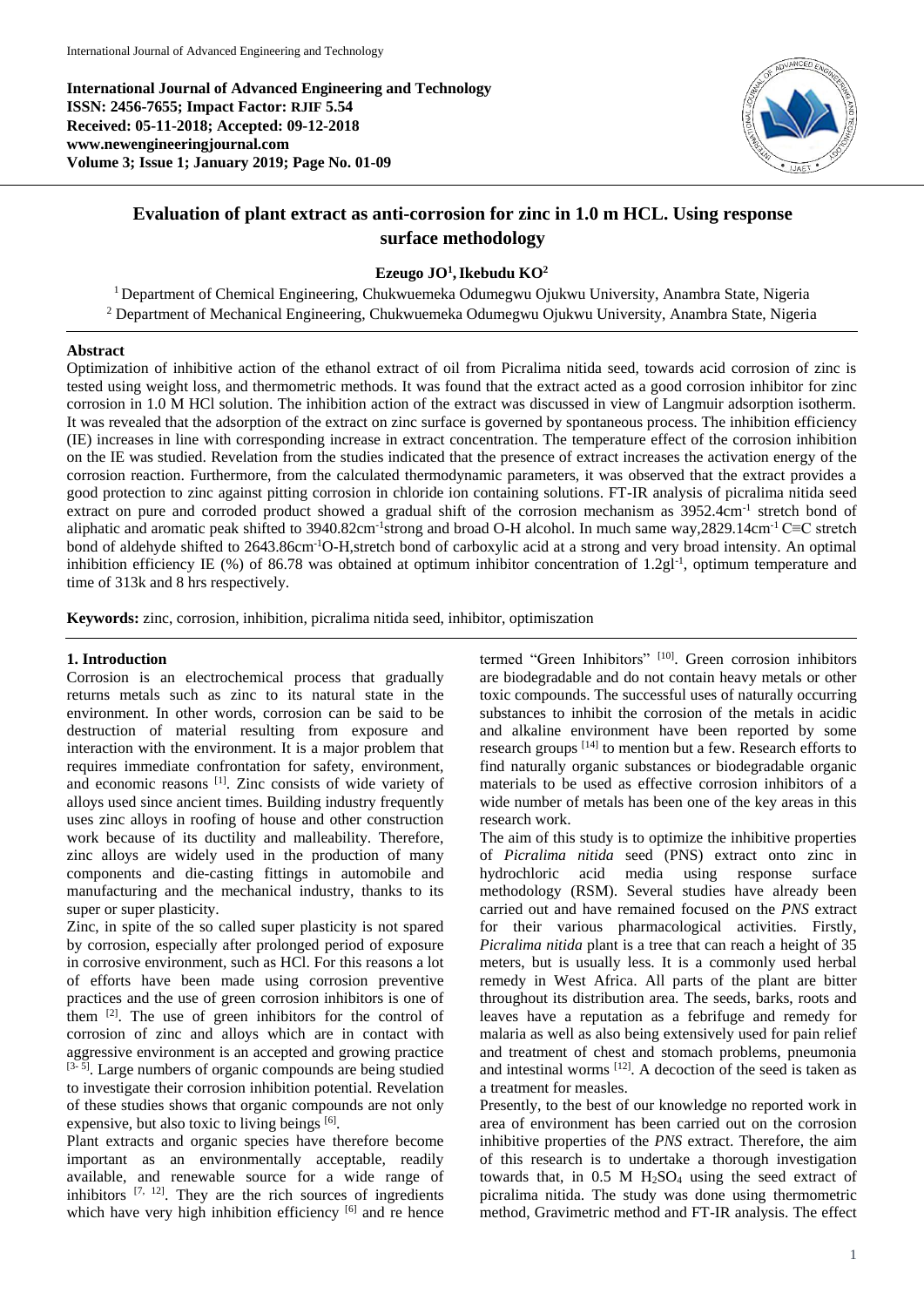of temperature and concentration on the rate of corrosion were also studied, and some thermodynamic and kinetic parameters were calculated, too.

Application of central composite design (CCD) for optimization using statistical approaches such as RSM can be employed to maximize independent variable factors (inhibitor concentrations, temperature and time) affecting corrosion inhibition processes in order to secure optimal expected responses, such as weight loss, corrosion rate and inhibition efficiency [13, 15].

# **2. Experimental Methods**

# **2.1 Materials**

Gravimetric and thermometric tests were performed on 99.988% Zn, other components (wt%) were: Pb 0.003, Cd 0.003, Fe 0.002, Sn 0.001, Cu 0.00, Al 0.001. The sheet of zinc was cut into coupons (2.6 x 2.6 x 0.015cm), cleaned and polished with emery paper to expose shining polished surface. The coupons were degreased with acetone in order to remove any trace of oil and impurities and finally washed with double distilled water, dried in air and then stored in desiccators prior to use. The aggressive solution of 0.5 M HCl was made from analytical grade, hydrochloric acid and distilled water. *PNS* collected from Uke in Anambra, Nigeria, was sun-dried for three days. The dried seeds were ground to increase the surface area and stored in a closed container. For every of the extraction process, 30 grams of the ground *PNS* were measured and soaked in 100 ml of ethanol for 48 hours. At the end of the 48hrs, each plant mixture was filtered. The filtrate is the mixture of the plant extract and the ethanol. The extract obtained in ethanol solvent was concentrated, the solvent was distilled off and the extract evaporated to dryness. The plant extract was weighed and stored for the corrosion inhibition study.

## **2.2 Fourier transforms infrared (FT-IR) analysis of**  *Picralima nitida seed (pure)* **extract and corrosion production**

The zinc was immersed in the HCl medium in the presence of the *PNS* extract. At the end of the corrosion study, the corrosion products in the beakers were collected with aid of sample bottles <sup>[15]</sup>. SHIMADZU FT-IR spectrophotometer, model: IR affinity – 1, 5/NA 2137470136 SI) was used for the determination of the functional groups of the PNS extract (pure) and corrosion products. Comparative analysis of various FTIR produced peaks were carried out in order to determine the exact functional groups for the corrosion inhibition process.

# **2.3 Thermometric Method of the Corrosion Inhibition Study**

The measurements were carried out using a thermostat set at  $30^{\circ}$ C for the zinc in free and inhibited H<sub>2</sub>SO<sub>4</sub>. The temperatures of the system containing the zinc and the test solution were recorded regularly until a steady temperature value was evaluated using eqn.  $(1)$  [14, 15, 16].

$$
RN = \frac{T_m - T_i}{t} \tag{1}
$$

Where

 $T_m$  and  $T_i$  are the maximum and initial temperatures ( ${}^0C$ ) respectively and t is the time in minutes elapsed to reach  $T_m$ .

The inhibitor efficiency was determined using eqn (2)

$$
IE\% = 1 - \frac{RN \text{ add}}{RN \text{ free}} \times 100 \tag{2}
$$

Where

 $RN_{\text{free}}$  and  $RN_{\text{add}}$  are the reaction numbers for the zinc dissolution in inhibitor free and inhibited corrosive medium respectively.

# **2.4 Gravimetric Method (weight loss).**

The gravimetric method was carried out applying one factor at a time. Considering the said method, the weight loss method was carried out at different temperatures and with various concentrations of the *PNS* extract. Weighed zinc coupons were separately immersed in 250 ml open beakers containing 200ml of 1.0 M HCl. More so, zinc coupons were separately immersed in 150ml open beakers containing 200ml of 1.0 M HCl with various concentrations of the extract.

The variation of weight loss was monitored periodically at various temperatures in the absence and presence of various concentrations of the extracts. At the appropriate time, the coupons were taken out, immersed in acetone, scrubbed with a bristle brush under running water, dried and reweighed. The weight loss was calculated as the difference between the initial weight and the weight after the removal of the corrosion product. The experimental readings were recorded. The weight loss  $(\Delta w)$ , corrosion rate (CR) and inhibition efficiency (IE) were determined using the eqn. (3), (4), and (5), respectively. The surface coverage was obtained using equation  $5^{[17]}$ .

Where

 $w_i$  and  $w_f$  are the initial and final weight of zinc samples respectively,  $W_1$  and  $W_0$  are the weight loss values in presence and absence of inhibitor, respectively. A is the total area of the zinc sample and t is the immersion time.

#### **2.5 Effect of temperature on the corrosion rate**

Effect of temperature on the corrosion rate was described using Arrhenius equation

$$
CR = A e^{-Ea/RT}
$$
 (7)

Where CR is the corrosion rate of the zinc, A is the preexponential factor, Ea is the activation energy, and sand R is the universal gas constant. eq. (7) can be linearized to form eq. (8).

$$
In (CR) = In A - \left(\frac{Ea}{R}\right)\left(\frac{1}{T}\right) \tag{8}
$$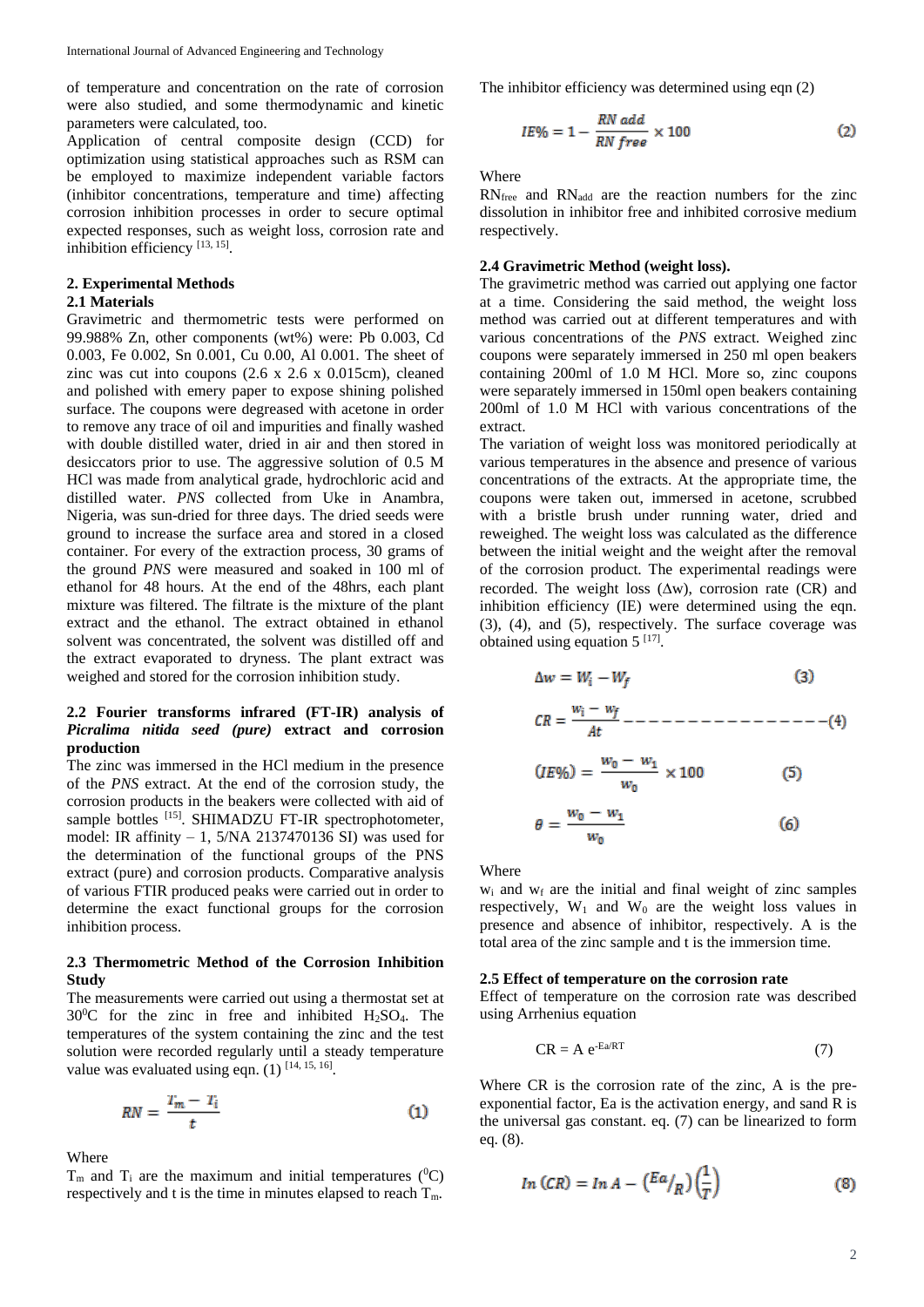Considering the corrosion rate of the zinc at  $T_1$  and  $T_2$  as  $Cr_1$ and CR<sub>2</sub>, then eq. (8) can be expressed by eq. (9)  $^{[18, 20]}$ .

$$
In\left(\frac{CR_2}{CR_1}\right) = \left(\frac{Ea}{2.303R}\right)\left(\frac{1}{T_1} - \frac{1}{T_2}\right) \tag{9}
$$

Thermodynamic parameter for the adsorption process

The heat of adsorption  $Q_{ads}$  (kjmol<sup>-1</sup>) was calculated using eq.  $(10)$ <sup>[21]</sup>

$$
Qads = 2.303R \left[ \log \left( \frac{\theta_2}{1 - \theta_2} \right) - \log \left( \frac{\theta_1}{1 - \theta_1} \right) \times \frac{T_2 T_1}{T_2 - T_1} \right] \tag{10}
$$

Where

R is the gas constant,  $\theta_1$  and  $\theta_2$  are the degree of surface coverage at temperature  $T_1$  and  $T_2$  respectively.

#### **2.6 Consideration of the adsorption isotherm**

The data obtained for the degree of surface coverage were used to test for the applicability of different adsorption isotherms (Langmuir, Frumkin, Temkin and Flory-Huggins isotherms).

#### **i) Langmuir Isotherm**

Langmuir isotherm can be expressed by eq  $(11)$  [22, 23]

$$
\frac{C}{\theta} = \frac{1}{K} + C \tag{11}
$$

Where

C is the concentration of the inhibitor, K is the adsorption equilibrium constant and  $\theta$  is the degree of surface coverage. In logarithmic form, eq. (11) can be expressed in eq. (12)

$$
\log \frac{C}{\theta} = \log C - \log K \tag{12}
$$

#### **ii) Frumkin isotherm**

Frumkin adsorption isotherm can be expressed according to eq. (13)

$$
\log\left(Cc\right) * \left(\frac{\theta}{1-\theta}\right)\right) = 2.303 \log K + 2 \alpha\theta \tag{13}
$$

Where

K is the adsorption –desorption constant and  $\alpha$  is the lateral interaction term describing the interaction in adsorbed layer.

# **iii) Temkin isotherm**

Temkin isotherm can be expressed by eq.  $(14)$  [19]

$$
\theta = \frac{2.303 \log K}{2a} - \frac{2.303 \log C}{2a}
$$
 (14)

**Where** 

k is the adsorption equilibrium constant, a is the attractive parameter,  $\theta$  is the degree of surface coverage, C is the concentration of the inhibitor

#### **iv) Florry-Huggins Isotherm**

The Flory-Huggins isotherm can be expressed by eq. (15) [24] .

$$
\log\left(\frac{\theta}{C}\right) = \log k + x \log(1 - \theta) \tag{15}
$$

**Where** 

x is the size parameter and is a measure of the number of adsorbed water molecules. The free energy of adsorption  $(\Delta G_{ads})$  was calculated according to eq. (16) [19, 20].

$$
\Delta G_{ads} = -2.303RT \log (55.5K) (16)
$$

Where

R is the gas constant. T is the temperature, K values obtain from the isotherms (Langmuir, Frumkin, Temkin and Flory-Huggins isotherm) were used to obtain the values of ∆Gads according to eq. (16).

#### **3. Results and Discussion**

**3.1** FTIR Spectrophotometer is a strong instrument that can be used to identify the type of bonding, especially functional group (s) present in organic compounds. Table.1. shows the FTIR spectrum of the ethanol extract of *PNS* extract. Initial absorption at 3952.4 to 3543.24cm<sup>-1</sup> (associated hydroxyl) was overlapped by the strong stretching bond of O-H.

The peak at  $3477.62$  to  $3261.46$  cm<sup>-1</sup> is attributed to medium and often broad stretch band of amines and amides, N-H. Wave band 3141.8cm<sup>-1</sup> and 3053.02cm<sup>-1</sup> are variable stretch of alkyl and aldehyde bond group, C-H. The absorption band at 2971.96cm<sup>-1</sup> stands for strong and very broad stretch of carboxylic acid (free bond of alcohol). Wave band of 2751.94cm-1 , 2829.14cm-1 are two-peaked medium stretch bond of aldehyde,  $C \equiv C$ . The peak at 2404.54 cm<sup>-1</sup> to 2030.12 cm-1 represent variable and sharp stretch bond of alkyne and nitrite, C=N. Wave band  $1837.48 \text{cm}^{-1}$ ,  $1658.65$ cm-1 are strong representative of stretch bond of acids, esters, anhydrides and aldehydes, C=O. The absorption bands  $1597.8$  cm<sup>-1</sup>,  $1439.54$  cm<sup>-1</sup> are multiple sharp, medium peaks stretch of aromatic bond, C=C. This showed that *PNS* extract contains mixtures of compounds, that is, alkaloids, flavonoids, phenolics, phytates, terpenoids, tannins and steroids [25] .

**Table 1:** Peak, intensity and assignment of FTIR analysis on the shifting mechanism of *Picralimnitida* seed (PNS) extracts and corrosion products of zinc in HCl

|                                   | <i>Picralima nitida seed (pure extract)</i> |                                                | Picralima nitida seed (corrosion product |                                  |                                                    |  |
|-----------------------------------|---------------------------------------------|------------------------------------------------|------------------------------------------|----------------------------------|----------------------------------------------------|--|
| Peak $(cm-1)$<br><b>Intensity</b> |                                             | <b>Assignment</b>                              | Peak $(cm^{-1})$                         | <b>Intensity</b>                 | <b>Assignment</b>                                  |  |
| 3543.21                           | Strong and broad                            | Stretch bond of aliphatic and<br>aromatic. O-H | 3536.4                                   | Strong and broad                 | O-H, alcohol                                       |  |
| 3261.45                           | Medium and often broad                      | N-H, stretch bond of amines and<br>amides      | 3199.7                                   | Medium and broad                 | N-H, stretch bond of amine<br>and amide            |  |
| 3053.02                           | Variable                                    | C-H stretch of alkyl and<br>aldehyde groups    | 2914.06                                  | Variable                         | C-H stretch bond of aryl or<br>vinyl sp $\wedge$ 2 |  |
| 2971.96                           | Strong and very broad                       | Carboxylic acid                                | 2705.62                                  | Medium, strong<br>and very broad | O-H, stretch of aldehyde and<br>carboxylic acid    |  |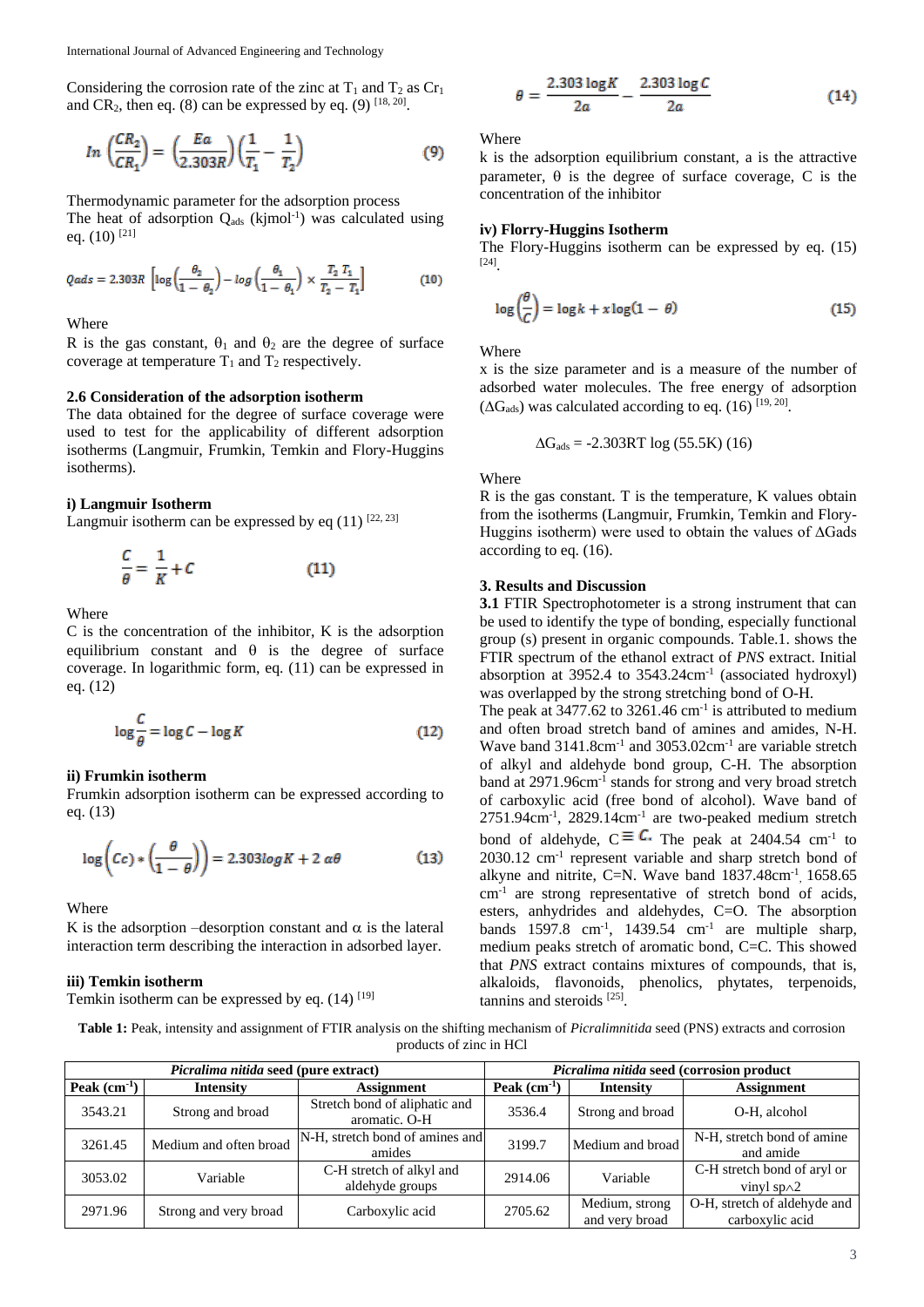| 2751.94 | Medium, two peaks                                                           | $C\equiv C$ or stretch bond of<br>aldehyde                        | 2493.32 | Strong and very<br><b>broad</b> | O-H, stretch bond of<br>carboxylic acid                                                             |
|---------|-----------------------------------------------------------------------------|-------------------------------------------------------------------|---------|---------------------------------|-----------------------------------------------------------------------------------------------------|
| 2458.58 | Strong and very sharp                                                       | O-H, stretch bond of carboxylic<br>acid                           | 1902.74 | Variable and sharp              | $C\equiv C$ , $C\equiv N$ stretch bond<br>alkyne and nitrite                                        |
| 2277.16 | Sharp and variable                                                          | $C=N$ , nitrite and alkyne                                        | 1783.08 | Strong                          | C-O, stretch of ketone and<br>aldehyde                                                              |
| 2030.12 | Variable and sharp                                                          | $C \equiv C$ stretch bond of alkyne                               | 1655.7  | Variable                        | $C = C$ bond of alkene                                                                              |
| 1659.56 | Strong                                                                      | $C=O$ , stretch bond of acids,<br>esters, anhydride and aldehydes | 1501.3  | Variable                        | $C=C$ stretch bond of benzene<br>$r$ ing                                                            |
| 1439.54 | Medium peaks pattern of<br>peaks depending upon the<br>substituted pattern. | $C=C$ aromatic stretch bond                                       | 1350.76 | Variable                        | C-H, bond stretch in plane<br>within aliphatic and aromatic<br>$C=C-H$ , Ar-H, bend out of<br>plane |

# **3.2 Results of the Corrosion Inhibition as Determined by Thermometric Studies**

The effect of concentration of seed extracts of *Picralima nitida* on the reaction number (RN) and the inhibition efficiency (IE) of zinc in the 1.0 M HCl medium is presented in table 2. It was revealed that increase in concentration of the inhibitor lowers the reaction number. This is in agreement with previous observation  $[10, 25, 26]$ . More so, the inhibition efficiency increases with increasing concentration of the inhibitor.

**Table 2:** Effect of the *Picralima nitida* seeds extracts on the IE (%) of zinc in 1.0 M HCl mediums

| Inhibitor concentration $(gL^{-1})$ | <b>RN</b> | IE $(\% )$ |
|-------------------------------------|-----------|------------|
|                                     | 0.1714    |            |
| 0.2                                 | 0.0927    | 45.93      |
| 0.45                                | 0.0726    | 57.62      |
| 0.7                                 | 0.0447    | 73.91      |
| 0.95                                | 0.0429    | 74.96      |
| 1.2.                                | 0.0382    | 77.74      |

# **3.3 Measurements**

Fig. 1 represents the relation between time and inhibition efficiency of zinc in 1.0 M HClat various concentration of *PNS* extract while table 2 represent experimental results of weight loss and corrosion rate using one factor at a time. Examination of Fig. 1 revealed that the loss of weight increases



**Fig 1:** Represents the relation between time and inhibition efficiency of zinc in 1.0 M HCl at various concentration of *PNS*  extract.

Linearly with increasing time in all tested solutions. However, the slopes of the obtained lines which represent the rate of weight loss are affected by addition of *Picralima nitida* extract. The presence of the extract causes a sharp decrease in the rate of weight loss. IEs at different concentrations of the extract were calculated using the equation:

$$
IE(\%) = \frac{w_0 - w_1}{w_0} \times 100 \tag{17}
$$

Where  $w_1$  and  $w_0$  are the weight loss value in presence and absence of inhibitor, respectively.

# **3.4 Adsorption studies and inhibition mechanism**

Table 3 revealed that the values of  $E_a$  and  $\Delta G_{ads}$  indicated that the *seed* extract of PNS acted as a good corrosion inhibitor for the acid corrosion of zinc. The corrosion inhibition increases with increasing extract concentration. The gas chromatography-mass spectroscope analysis of the *PNS* extract revealed that the ethanol extract contains toluene, formula  $C_7H_8$ , molecular weight 92, cyclohexane having formula  $C_8H_{16}$ , molecular weight 112, hexane, 1,3cyclopenta deine, molecular weight 156. It also contains at least ten non-volatile acids including eicosane and citric acids. The adsorption of the compounds on the electrode surface made barriers for mass and charge transfers <sup>[26]</sup>. The outcome of this situation leads to a protection of the metal surface from the attack of the aggressive anions of the acid. The extent of protection increases with increasing of the surface fraction occupied by the adsorbed molecules. As the extract concentration is increased, the number of the adsorbed molecules on the surface increases.

The results indicate that the adsorption of inhibitor molecules on the zinc surface follow Langmuir isotherm. In order words, the result suggests that there are no interactions or repulsion forces between the adsorbed molecules.

The standard adsorption free energy  $(\Delta G_{ads})$  was calculated using the following equation:

$$
K = \frac{1}{999} \exp\left(-\frac{\Delta G_{ads}}{RT}\right) \tag{18}
$$

Where 999 is the concentration of water in solution expressed in  $gL^{-1}$ . R is gas constant, and T absolute temperature. The mean value of standard adsorption free energy ( $\Delta G_{ads}$ ) was 46.s4018 kjmol<sup>-1</sup>. The negative values of  $\Delta G_{ads}$  guarantee the spontaneity of the adsorption process and stability of the adsorbed layer on the metal surface. It is generally known that, values of  $\Delta G_{ads}$  up to -20 KJmol<sup>-1</sup> is consistent with electrostatic interaction between the charged molecules and the charged metal (physisorption). While those around  $-40$ kjmol<sup>-1</sup> or higher are associated with chemisorptions as a result of sharing or transfer of electrons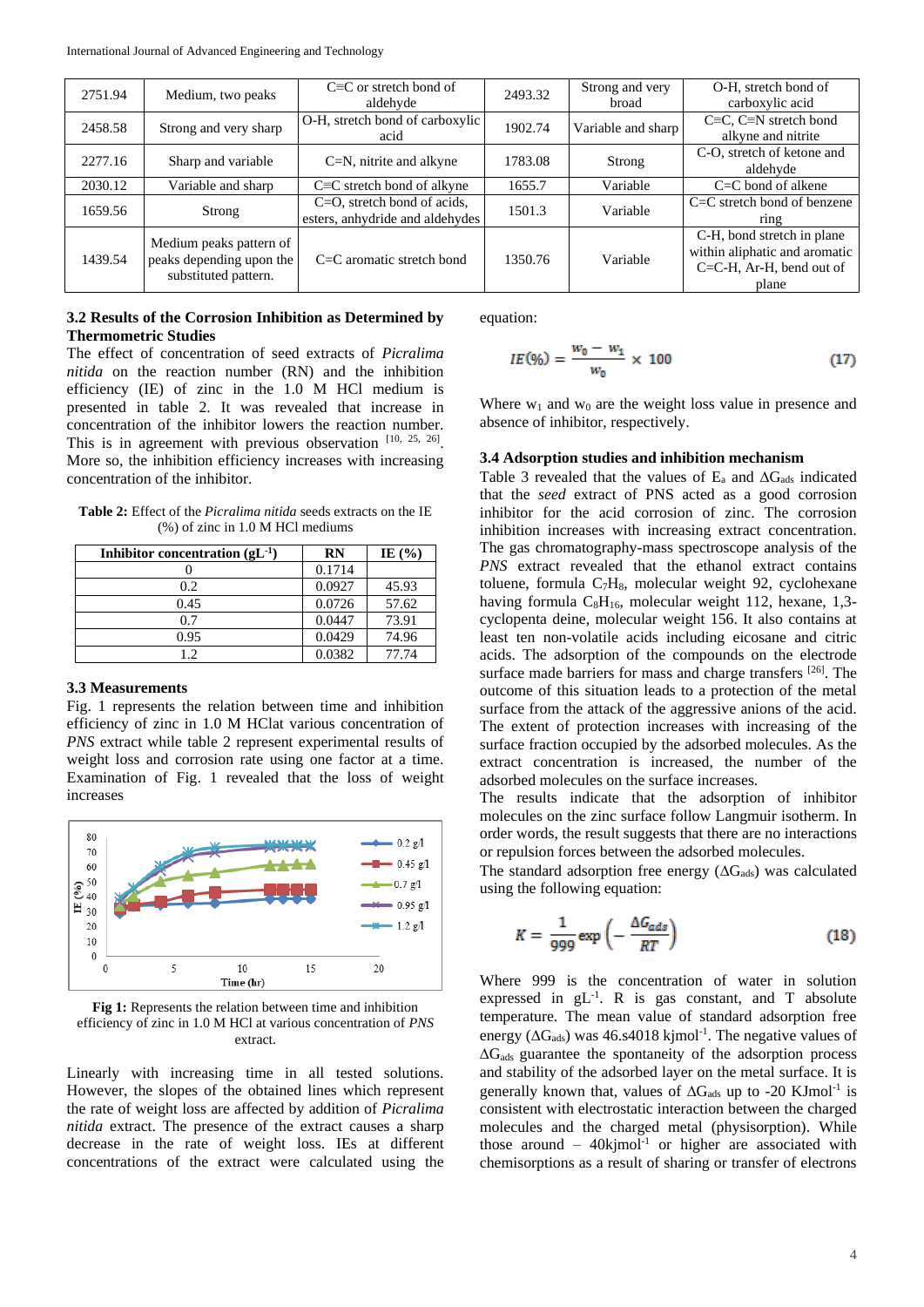from the molecules to the metal surface to form a coordinate type of bond  $[27]$ . Results of the present study, table 3, have shown various inhibition concentrations  $(gL^{-1})$  and their respective activation energy  $(kj \text{ mol}^{-1})$ . From the table, calculated Ea value for the inhibited solution with *PNS* extract is  $40.45$  and  $46.89$  kjmol<sup>-1</sup> in the presence of the inhibitor of 0.95 and  $1.2$   $gL^{-1}$  extract concentrations, while with  $0.45$  and  $0.70$   $gL^{-1}$  concentrations, activation energies are  $34.38$  and  $18.65$  kjmol<sup>-1</sup>. The higher values of Ea suggest that dissolution of zinc in the presence of inhibitors is slow, indicating a strong inhibitive action of phytocompounds of alkaloids, flavonoids and tannins presence in *PNS* extracts, which leads to increasing the energy barrier for the corrosion process [29]. Actually, toluene molecules (the main compound of *PNS* extracts are easily protonated and exist in 0.5 M HCl medium in cationic form. Indeed, it is logical to assume that in this study, the electrostatic cat ion adsorption is responsible for the good protective properties of this compound.

**Table 3:** Activation Energy and Heat of Adsorption for the Corrosion Inhibitor of Zinc in 1.0 M HCl at various Inhibition Concentrations

| Inhibitor concentration $(gL^{-1})$ | Ea $(kj \text{ mol}^{-1})$ | $-\Delta G_{ads}$ (kj mol <sup>-1</sup> ) |
|-------------------------------------|----------------------------|-------------------------------------------|
| 0.2                                 | 39.07                      | 29.44                                     |
| 0.45                                | 34.38                      | 18.98                                     |
| 0.70                                | 18.65                      | 3.03                                      |
| 0.95                                | 40.45                      | 16.71                                     |
|                                     | 46.69                      | 13.83                                     |

## **3.5 Results of the gravimetric method using RSM approach**

The expected responses of weight loss, corrosion rate and

inhibition efficiency to the independent variables, such as concentration, temperature and time in respect to corrosion inhibition of PNS extracts as a green corrosion inhibitor for zinc in HCl are listed in table 4.

# **3.6 Graphical Analysis of the Inhibition Efficiency, IE (%), as determined using (RSM)**

Response surface methodology (RSM) was used to analyze the response of corrosion inhibition of PNS extracts as a green corrosion inhibitor for zinc in hydrochloric acid solutions in figure 2. The ANOVA and graphical analyses of the corrosion inhibition efficiencies of PNS extracts for zinc in hydrochloric acid solutions were carried out. The equation 19 and 20 represent mathematical models in terms of coded and actual factors obtained. The model in terms of coded factors (inhibitor concentrations, temperature and time) was used to make predictions about the responses for given levels of weight loss, corrosion rates and inhibition efficiency of the studied corrosion processes. The high levels of the factors were coded as  $+1$  and the low levels of the factors were coded as -1. The optimum inhibition parameters obtained are presented in table…

From the RSM graph predicted versus actual plot is used to testy the significance of the model's order. The predicted versus actual plot shows linear graph. The graphs (3-D surface plots) show the relationship between the factors and responses (inhibition efficiency, gravimetric and corrosion rate) of the designed experiment. Increase in concentration of the extract increases the inhibition efficiency of zinc in HCl solutions. Also inhibition efficiency reduces as temperature the system rises





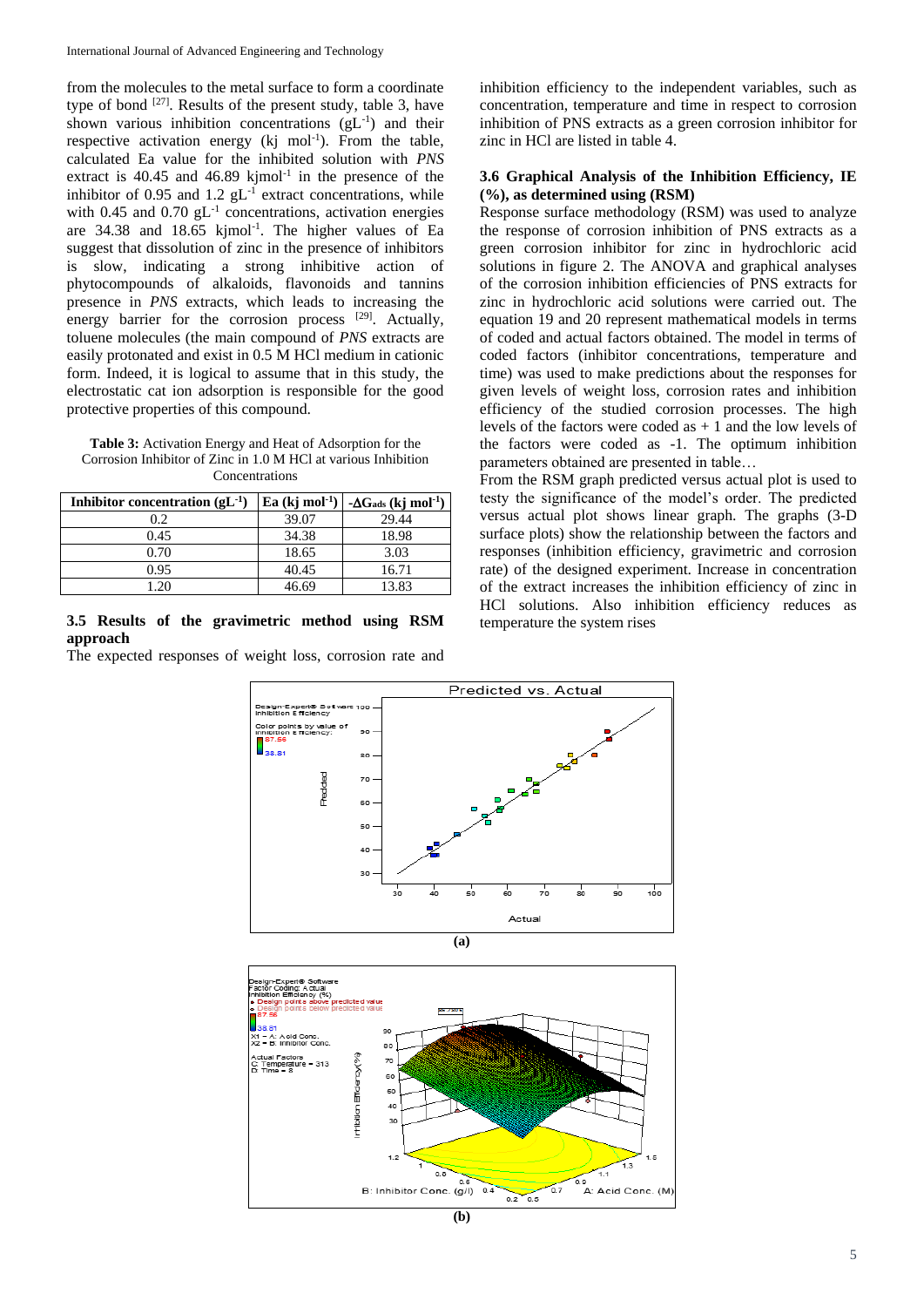







**Fig 2:** IE (%) of Zn in HCl Medium withPNS Extract Predicted versus actual IE (%) (b) IE (%) versus inhibition concentration and acid concentration (c) IE (%) versus time and acid concentration (d) IE (%) versus temperature and inhibitor concentration (e) IE (%) versus temperature and acid concentration.

# **3.7 Mathematical models of the inhibition efficiency of PNS extract on zinc in 0.1 M HCl**

The equation 19 (coded factors) can be used to make predictions about the response for given levels of each factor (actual factors). By default, the high levels of the factors are coded as +1 and the low levels of the factors are coded as -1. The coded equation is useful for identifying the relative impact of the factors by comparing the factor coefficients

D30: ANOVA Response for inhibition efficiency of Zinc in HCl medium with *PNS* extracts. The Model F-value of 34.13 implies the model is significant. There is only a 0.01% chance that an F-value this large could occur due to noise. Values of "Prob > F" less than 0.0500 indicate model terms are significant. In this case A, B, C, D, BC, CD, A^2 are significant model terms. Values greater than 0.1000 indicate the model terms are not significant. If there are many insignificant model terms (not counting those required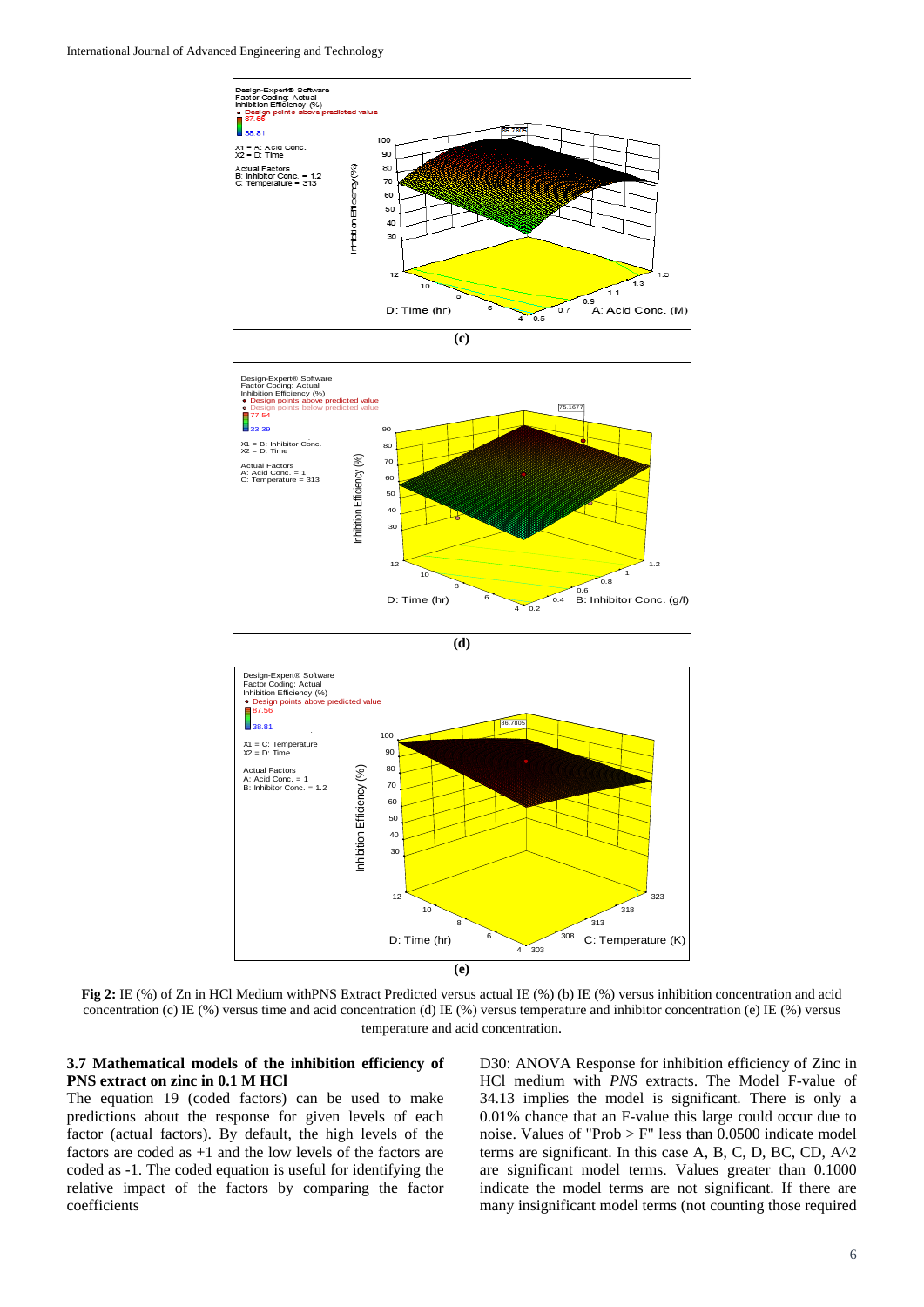to support hierarchy), model reduction may improve your model. The "Pred R-Squared" of 0.8326 is in reasonable agreement with the "Adj R-Squared" of 0.9412. The difference is less than 0.2."Adeq Precision" measures the signal to noise ratio. A ratio greater than 4 is desirable. Your ratio of 21.040 indicates an adequate signal. This model can be used to determine corrosion inhibition efficiency of PNS extract as a green corrosion inhibitor for zinc in HCl medium.

The final equations of corrosion of zinc immersed in acidic medium with PNS extract as inhibitor in terms of coded and actual factors are represented by eqns. (19) and (20):

Inhibition Efficiency PNS extract  $=+74.57+3.72*$  A+12.78\*

B-3.65\* C+6.07\* D+1.65\* AB+0.49\* AC+0.10\* AD-2.10\* BC-0.37\* BD-2.01\* CD-13.66\*  $A^2$ -0.58\* B<sup>2</sup>-0.98\* C<sup>2</sup>-0.49\* D<sup>2</sup>………………… (19)

Inhibition Efficiency of PNS extract =-1048.69305+81.18768\* Acid Conc.+154.93148\* Inhibitor Conc.+6.36152\* Temperature+17.83458\* Time+6.60750\* Acid Conc. \* Inhibitor Conc.+0.097375\* Acid Conc. \* Temperature+0.051563\* Acid Conc. \* Time-0.41937\* Inhibitor Conc. \* Temperature-0.18281\* Inhibitor Conc. \* Time-0.050328\* Temperature \* Time-54.63579\* Acid Conc.<sup>2</sup>-2.31579\* Inhibitor Conc.<sup>2</sup>  $Cone<sup>2</sup> - 9.78947E-003*$ Temperature<sup>2</sup> -0.030559\* Time<sup>2</sup>…………………… (20)

| <b>Std</b>     | Run            | Factor 1; A:<br><b>Acid Conc.</b> | Factor 2; B:<br><b>Inhibitor</b> | Factor 3; C:<br><b>Temperature</b> | Factor 4; D:<br>Time (hr) | Response 1,<br>Weight | Response 2,<br><b>Corrosion Rate</b> | Response 3,<br><b>Inhibition</b> |
|----------------|----------------|-----------------------------------|----------------------------------|------------------------------------|---------------------------|-----------------------|--------------------------------------|----------------------------------|
|                |                | (M)                               | Conc. $(g/I)$                    | (K)                                |                           | Loss(g)               | (mg/cm <sup>2</sup> hr)              | Efficiency (%)                   |
| 23             | $\mathbf{1}$   | 1                                 | 0.7                              | 313                                | $\overline{4}$            | 0.129                 | 3.576                                | 57.88                            |
| 21             | $\mathbf{2}$   | $\mathbf{1}$                      | 0.7                              | 303                                | $\,8\,$                   | 0.097                 | 1.341                                | 66.78                            |
| 13             | $\overline{3}$ | 0.5                               | 0.2                              | 323                                | $\overline{12}$           | 0.386                 | 3.576                                | 39.46                            |
| 27             | $\overline{4}$ | 1                                 | 0.7                              | 313                                | $\,8\,$                   | 0.129                 | 1.788                                | 65.11                            |
| 29             | 5              | 1                                 | 0.7                              | 313                                | $\,8\,$                   | 0.129                 | 1.788                                | 65.11                            |
| $\overline{7}$ | 6              | 0.5                               | 1.2                              | 323                                | $\overline{4}$            | 0.193                 | 5.364                                | 49.41                            |
| $\overline{4}$ | $\overline{7}$ | 1.5                               | 1.2                              | 303                                | $\overline{4}$            | 0.097                 | 2.682                                | 65.11                            |
| 6              | 8              | 1.5                               | 0.2                              | 323                                | $\overline{4}$            | 0.29                  | 8.047                                | 34.73                            |
| 3              | 9              | 0.5                               | 1.2                              | 303                                | $\overline{4}$            | 0.129                 | 3.576                                | 52.09                            |
| 30             | 10             |                                   | 0.7                              | 313                                | $\overline{8}$            | 0.129                 | 1.788                                | 65.11                            |
| 22             | 11             | 1                                 | 0.7                              | 323                                | $\overline{8}$            | 0.193                 | 2.682                                | 56.18                            |
| 9              | 12             | 0.5                               | 0.2                              | 303                                | $\overline{12}$           | 0.257                 | 2.384                                | 45.96                            |
| 14             | 13             | 1.5                               | 0.2                              | 323                                | 12                        | 0.386                 | 3.576                                | 46.75                            |
| 10             | 14             | 1.5                               | 0.2                              | 303                                | 12                        | 0.29                  | 2.682                                | 49.61                            |
| 19             | 15             | $\mathbf{1}$                      | 0.2                              | 313                                | $\overline{8}$            | 0.225                 | 3.129                                | 48.84                            |
| 1              | 16             | 0.5                               | 0.2                              | 303                                | $\overline{4}$            | 0.193                 | 5.364                                | 34.73                            |
| 16             | 17             | 1.5                               | 1.2                              | 323                                | 12                        | 0.225                 | 2.086                                | 63.45                            |
| 11             | 18             | 0.5                               | 1.2                              | 303                                | 12                        | 0.097                 | 0.894                                | 71.5                             |
| 24             | 19             | 1                                 | 0.7                              | 313                                | 12                        | 0.193                 | 1.788                                | 68.17                            |
| $\overline{2}$ | 20             | 1.5                               | 0.2                              | 303                                | $\overline{4}$            | 0.193                 | 5.364                                | 33.41                            |
| 25             | 21             | $\mathbf{1}$                      | 0.7                              | 313                                | $\,8\,$                   | 0.129                 | 1.788                                | 65.11                            |
| 20             | 22             | 1                                 | 1.2                              | 313                                | $\,8\,$                   | 0.097                 | 1.341                                | 70.54                            |
| 26             | 23             | $\mathbf{1}$                      | 0.7                              | 313                                | $\overline{8}$            | 0.129                 | 1.788                                | 65.11                            |
| 17             | 24             | 0.5                               | 0.7                              | 313                                | $\,8\,$                   | 0.225                 | 3.129                                | 43.41                            |
| 8              | 25             | 1.5                               | 1.2                              | 323                                | $\overline{4}$            | 0.161                 | 4.47                                 | 57.88                            |
| 15             | 26             | 0.5                               | 1.2                              | 323                                | 12                        | 0.257                 | 2.384                                | 55.25                            |
| 12             | 27             | 1.5                               | 1.2                              | 303                                | 12                        | 0.097                 | 0.894                                | 74.41                            |
| 18             | 28             | 1.5                               | 0.7                              | 313                                | $\,8\,$                   | 0.193                 | 2.682                                | 57.88                            |
| 5              | 29             | 0.5                               | 0.2                              | 323                                | $\overline{4}$            | 0.257                 | 7.153                                | 34.91                            |
| 28             | 30             | 1                                 | 0.7                              | 313                                | 8                         | 0.129                 | 1.788                                | 65.11                            |

**Table 5:** ANOVA response for inhibition efficiency of Zinc in HCl medium with *Picralima nitida* seed extracts

| <b>ANOVA for Response Surface Quadratic model</b> |                |    |                                                                |              |          |             |  |  |  |  |
|---------------------------------------------------|----------------|----|----------------------------------------------------------------|--------------|----------|-------------|--|--|--|--|
|                                                   |                |    | Analysis of variance table [Partial sum of squares - Type III] |              |          |             |  |  |  |  |
| Sum of<br>p-value<br>Mean<br>F                    |                |    |                                                                |              |          |             |  |  |  |  |
| <b>Source</b>                                     | <b>Squares</b> | df | <b>Square</b>                                                  | <b>Value</b> | Prob > F |             |  |  |  |  |
| Model                                             | 4195.61        | 14 | 299.69                                                         | 34.03        | < 0.0001 | Significant |  |  |  |  |
| A-Acid Conc.                                      | 177.41         | 1  | 177.41                                                         | 20.15        | 0.0004   |             |  |  |  |  |
| <b>B-Inhibitor Conc.</b>                          | 2031.82        |    | 2031.82                                                        | 230.73       | < 0.0001 |             |  |  |  |  |
| C-Temperature                                     | 171.62         |    | 171.62                                                         | 19.49        | 0.0005   |             |  |  |  |  |
| D-Time                                            | 495.18         | 1  | 495.18                                                         | 56.23        | < 0.0001 |             |  |  |  |  |
| AB                                                | 33.52          |    | 33.52                                                          | 3.81         | 0.0700   |             |  |  |  |  |
| AC                                                | 1.90           |    | 1.90                                                           | 0.22         | 0.6486   |             |  |  |  |  |
| AD                                                | 0.27           |    | 0.27                                                           | 0.030        | 0.8645   |             |  |  |  |  |
| BC                                                | 53.51          |    | 53.51                                                          | 6.08         | 0.0263   |             |  |  |  |  |
| <b>BD</b>                                         | 0.94           |    | 0.94                                                           | 0.11         | 0.7483   |             |  |  |  |  |
| CD                                                | 49.56          |    | 49.56                                                          | 5.63         | 0.0315   |             |  |  |  |  |
| $A^2$                                             | 334.86         |    | 334.86                                                         | 38.03        | < 0.0001 |             |  |  |  |  |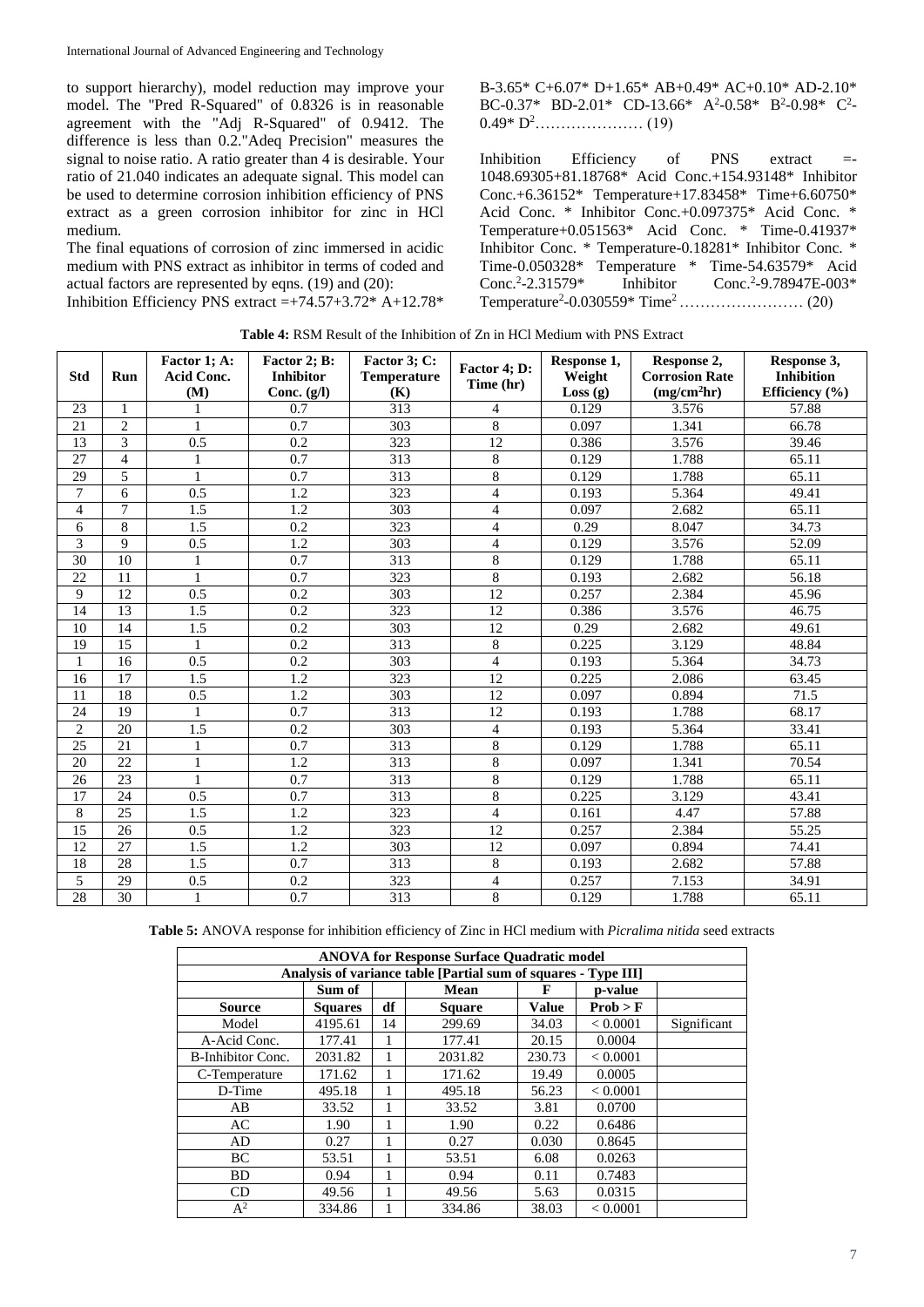#### International Journal of Advanced Engineering and Technology

| B <sup>2</sup>    | 13.99   |    | 13.99          | 1.59   | 0.2268 |  |
|-------------------|---------|----|----------------|--------|--------|--|
| $\mathbf{C}^2$    | 0.74    |    | 0.74           | 0.084  | 0.7762 |  |
| $D^2$             | 2.65    |    | 2.65           | 0.30   | 0.5913 |  |
| Residual          | 132.09  | 15 | 8.81           |        |        |  |
| Lack of Fit       | 132.09  | 10 | 13.21          |        |        |  |
| Pure Error        | 0.000   | 5  | 0.000          |        |        |  |
| Cor Total         | 4327.70 | 29 |                |        |        |  |
| Std. Dev.         | 2.97    |    | R-Squared      | 0.9695 |        |  |
| Mean              | 55.63   |    | Adj R-Squared  | 0.9410 |        |  |
| $C.V.$ %          | 5.33    |    | Pred R-Squared | 0.8321 |        |  |
| <b>PRESS</b>      | 726.72  |    | Adeq Precision | 21.210 |        |  |
| -2 Log Likelihood | 129.61  |    | <b>BIC</b>     | 180.62 |        |  |
|                   |         |    | AICc           | 193.89 |        |  |

**Table 6:** Optimum inhibition efficiency of Zn in 1.0 M HCl by PNS extract

| Acid<br>Conc. | <b>Inhibitor</b><br>$Conc.(\mathbf{g}/\mathbf{L})$ | Temperature   Time   Optimum IE  <br>(k) | (hr) | $\mathcal{O}_0$ |
|---------------|----------------------------------------------------|------------------------------------------|------|-----------------|
|               |                                                    | 313                                      |      | 77.54           |

#### **3.8 Validation of the results**

To confirm the validity of the results, additional

experimental were conducted. The chosen condition for the concentration, temperature and time are listed in tables (7), along with the predicted and measured inhibited efficiencies.

Inhibition efficiency was close to the predicted values which showed that RSM approach was appropriate for optimizing the corrosion inhibition process.

| <b>Table 7:</b> Validation of optimal result for corrosion inhibition of Zn in 1.0 M HCl by plant extract |
|-----------------------------------------------------------------------------------------------------------|
|-----------------------------------------------------------------------------------------------------------|

|  |  |  | Acid Conc.   Inhibitor Conc. (g/L)   Temperature (k)   Time (hr)   Predicted IE (%)   Experimental IE (%)   Percentage error (%) |
|--|--|--|----------------------------------------------------------------------------------------------------------------------------------|
|  |  |  |                                                                                                                                  |

# **4. Conclusion**

- The *Picralima nitida* seed extract acted as a good inhibitor for corrosion of zinc in 1.0 M solution. The IE increases with increasing extract concentration.
- The inhibitory action was carried out through adsorption of the extract compounds on zinc surface. The adsorption process is spontaneous, stable and obeys Langmuir adsorption isotherm.
- The adsorption process is physical as various studies techniques points towards physisorption. More so, the increase in temperature decreases the IE of the extract.
- The presence of *PNS* extract increases the activation energy of the corrosion reaction.
- The *PNS* extracts provide strong protection against corrosion of zinc in presence of chloride ions. The extent of protection increases with increasing extract concentration.
- PNS exhibit optimal inhibition efficiency IE (%) of 77.54, at optimal inhibition concentration of 1.2gl<sup>-1</sup>, temperature and time of 313k and 8 hrs respectively.

### **5. References**

- 1. Abdel Rehim SS, Omar AH, Amin AM, Khaled FK. The corrosion inhibition of low carbon steel in concentrated sulphuric acid solutions. Part1: Chemical and electrochemical (AC & DC) studies. Corrosion Science. 2008; 50:2258-2271,
- 2. Abdel-Rehim SS, Khaled KF, Al-Mobarak NA. Corrosion Inhibition of Iron in Hydrochloric acid using pyrazole. Arabian Journal of Chemistry. 2011; 4:333- 337.
- 3. Akalezi CO, Oguzie EE, Ogukwe CE, Ejele AE. Rothmannia Longiflora extract as corrosion inhibitor for mild steel in acidic media. Int. J Ind. Chem. 2015; 6:273-284.
- 4. Al-Otaibi MS, Al-Mayouf AM, Khan M, Mousa AA. Corrosion Inhibitory action of some plant extracts on the corrosion of mild steel in acidic media. Arabian Journal of Chemistry. 2014; 7:340-346.
- 5. Ameer MA, Fekry AM. Corrosion Inhibition of mild steel by natural product compound. Progress in Organic Coating. 2011; 71:343-349,
- 6. Aprael SY, Anees AK, Rafal KW. Apricot juice as green corrosion inhibitor of mild steel in phosphoric acid. Alexandria Engineering Journal. 2013; 52:129- 135.
- 7. Ating EI, Umoren SA, Udousoro II, Ebenso EE, Udoh AP. Leaves extract of Ananas Sativum as green corrosion inhibitor for aluminium in hydrochloric acid solutions. Green Chemistry Letters & Reviews. 2010; 3:61-68.
- 8. Ayati NS, Khandandel S, Momeni M, Moayed MH, Davoodi A, Rahimizadeh M. Inhibitive effect of synthesized 2-(3-pyridyl)-3,4-dihydro-4-quinazolinone as a corrosion inhibitor for mild steel in hydrochloric acid. Material Scence & Physics. 2011; 126:873-879.
- 9. El-Etre AY. Inhibition of aluminium corrosion using Opuntia extract. Corrosion science. 2003; 45:2455- 2495.
- 10. El-Etre AY. Inhibition of Aluminium corrosion using Opuntia extract. Corrosion Science. 2003; 45:2485- 2495.